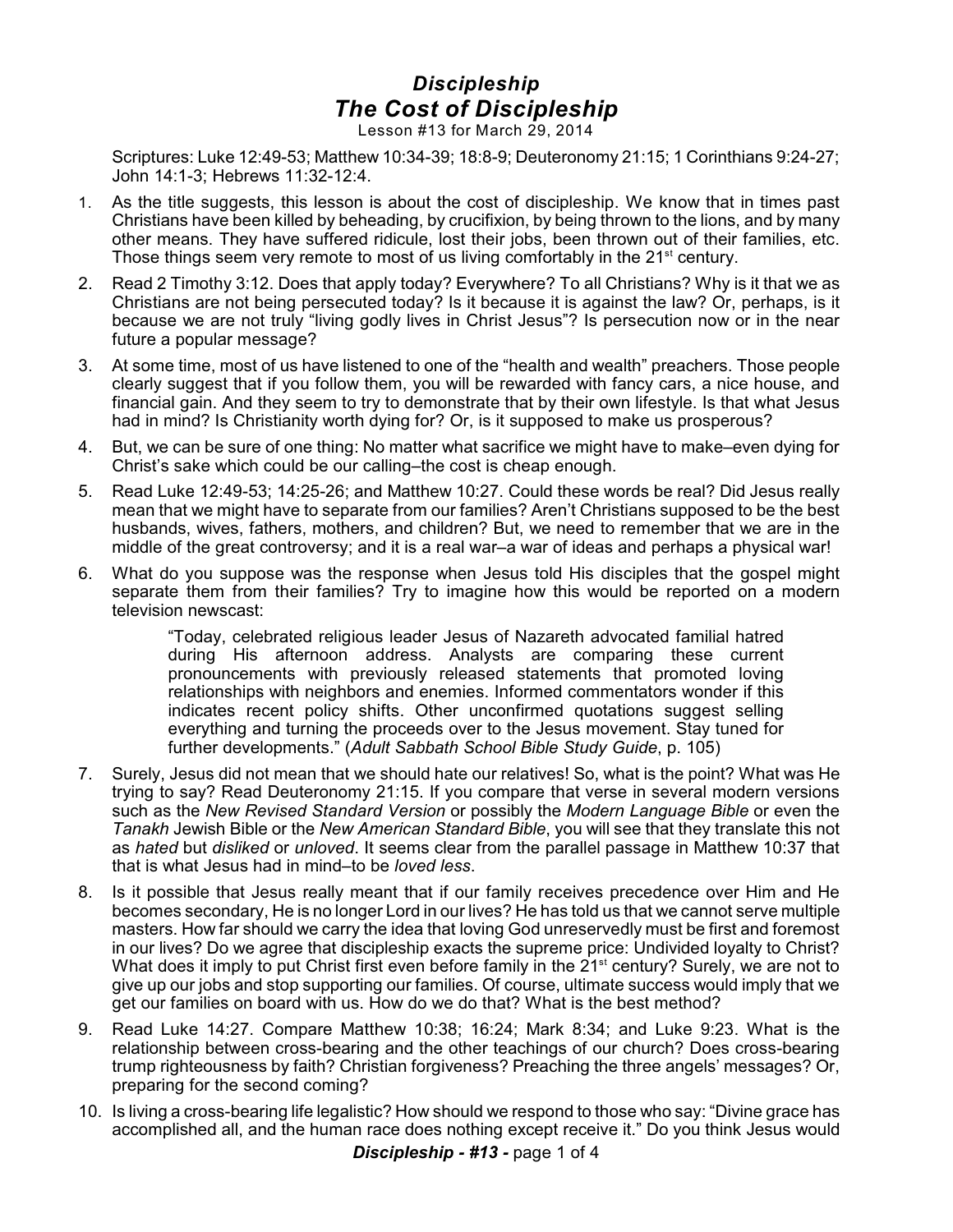agree with that statement?

- 11. Read Matthew 16:21-25; Mark 8:31-9:1; Luke 9:22-27; **21:12-19**; John 15:17-20; **16:1-2**; and **Revelation 14:4**. Are we really prepared to follow Jesus wherever He goes? Revelation suggests that is what the chosen people of God will do at the end. Is it possible that in free countries like the United States, God's chosen people could be hunted down, even killed? Will the time come when those who kill us will believe they are doing God's will? Did many participants in the Counter-Reformation as well as those hunting down the Waldenses and Huguenots think they were doing God's will?
- 12. At what point in the process of bringing new believers into the church, should we suggest that they have to bear a cross? Doesn't that sound forbidding? How many disciples would be scared away? We need to remember that conversion is a process of being forgiven of our sins and following the example of Jesus. And following that example means to be prepared to bear a cross when necessary. That is an essential part of being a Christian.
- 13. Is there anything this world has to offer that comes even close to what Christ is offering? Eternal life? Living with God? Absolutely nothing!
- 14. But, how many of us want to enjoy the pleasures of sin as much as possible so we do not have to pay too much for our "ticket to heaven"? Are we really trying to get the best of both worlds? Have we forgotten that Jesus said we cannot serve two masters?
- 15. Have you ever honestly tried taking up your cross? What was that like? What is your cross? Can you identify something in your life that is clearly an experience of cross-bearing?
- 16. Read Luke 14:31-33; 1 Corinthians 9:24-27; Hebrews 12:1-4; 2 Peter 1:5-11. Jesus suggested, and Paul and Peter seemed to agree, that we should be prepared to give up everything, even to die. Discipleship is not one thing among many others; but, if we are serious about being Christians, following Jesus has to be number one.
- 17. Is Jesus really asking us to surrender everything to Him? Would it be true to suggest that whatever we are not willing to give to Him will become an idol in our lives? Doesn't He promise us the power to overcome every sin? If we invite the Holy Spirit in, doesn't He have the power to actually change our lives, even our characters? What is implied when we say that "by beholding we become changed"? See *Great Controversy* page 555.
- 18. In 1 Corinthians 9:24-27, Paul said that in order to win a race you must do much preparation and set aside everything that hinders your progress. We cannot look back. The race we are in offers eternal life as a reward. Will anyone who arrives in heaven think s/he is not a winner?

The runners put aside every indulgence that would tend to weaken the physical powers, and by severe and continuous discipline trained their muscles to strength and endurance, that when the day of the contest should arrive, they might put the heaviest tax upon their powers. How much more important that the Christian, whose eternal interests are at stake, bring appetite and passion under subjection to reason and the will of God! Never must he allow his attention to be diverted by amusements, luxuries, or ease. **All his habits and passions must be brought under the strictest discipline. Reason, enlightened by the teachings of God's word and guided by His Spirit, must hold the reins of control.**—Ellen G. White, *The Acts of the Apostles*, p. 311. [Bold type is added.]

- 19. Modern businesses have learned how to use very sophisticated business tools. One of the bestknown tools is called cost-benefit analysis. There are very sophisticated ways of trying to determine if we set about to do some new thing, will it benefit the company for which we are working. Will it produce sustainable returns?
- 20. Are we willing to honestly measure the costs of living a Christ-like life against the ultimate eternal rewards? We need to be honest. The costs may include emotional suffering, social rejection, and under unusual circumstances perhaps even physical torture, financial deprivation, imprisonment and, if history is to be repeated, death itself. Do we really believe discipleship involves all of that?
- 21. Read Matthew 18:8-9; Luke 6:35; and Philippians 2:3. But, contrast Mark 10:28-31 and Luke 18:30. Did Jesus really intend that we cut off hands or remove eyes? Did He really mean that we should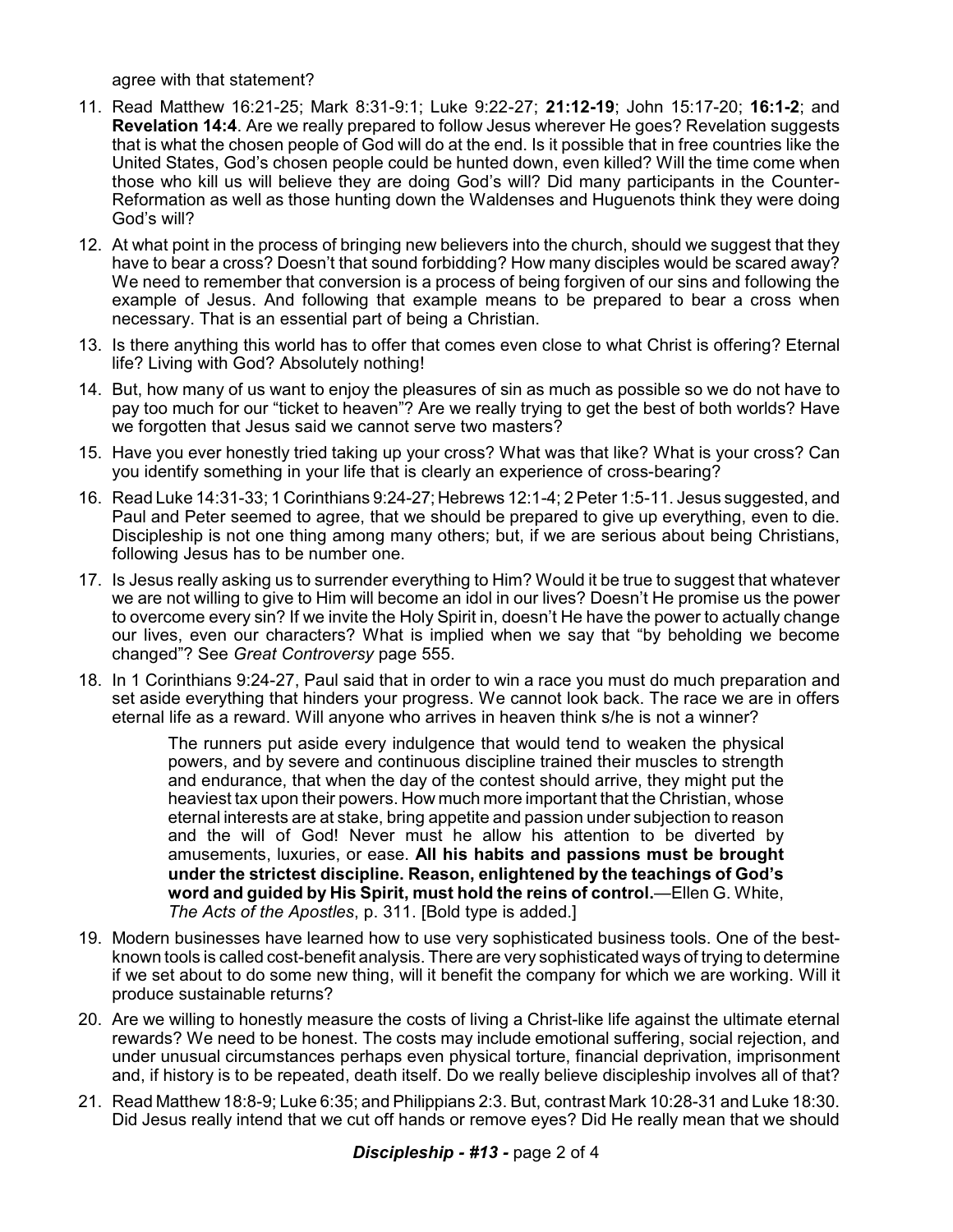love our enemies? Are we actually prepared to consider others better than ourselves? Or, was Jesus just setting up an ultimate standard which is beyond possibility but is a good goal?

- 22. Do we have any questions about the ultimate benefits? Read Luke 18:28-30; John 14:1-3; and Revelation 22:1-5. Are you looking forward to seeing God face-to-face? When that happens, will you be fearful? Do you look forward to living with God for eternity?
- 23. It is generally agreed that if something does not cost, it is probably not worth much. Would that be true of the Christian life?
- 24. Let us imagine for a moment that you start a very successful business and you earn millions of dollars. Sounds like a dream. Doesn't it? Then, what if you were required to give all that up to follow Christ? If you knew Christ was coming very soon, would it really matter? Do we take heaven seriously enough? Have we studied it so that we have some clear idea in our minds exactly what God has promised?
- 25. In Hebrews 11, Paul talked about a group of famous saints who had suffered through all kinds of difficulties but remained faithful. He concluded with Hebrews 11:32-12:4 which is addressed directly to us. What does it mean to say we "have not resisted to the point of death"? Notice also Hebrews 11:35. What is implied by a "better resurrection"? Surely, we understand the difference between the first resurrection and the second resurrection. Revelation 20 makes it very clear that we should choose to be a part of the first resurrection to be taken to heaven and not wait until the second resurrection to be a part of Satan's group.
- 26. This year we will commemorate 170 years since the Great Disappointment in 1844. Why hasn't Jesus come back? Never has any people in the history of our world been blessed with so much information and so much help in living the Christian life. Jesus is here to help us. The Holy Spirit is here to help us. The Father is overseeing all the activities of His people here on this earth. Isn't it time we accept God's invitation not only to be a disciple but also to be a disciple-maker? Should we even stop to count the cost? Think of the implications of these statements from Ellen White.

Wickedness is reaching a height never before attained, and yet many ministers of the gospel are crying, "Peace and safety." (*Acts of the Apostles* 220)

Fire comes down from God out of heaven. The earth is broken up. The weapons concealed in its depths are drawn forth. Devouring flames burst from every yawning chasm. The very rocks are on fire. The day has come that shall burn as an oven. The elements melt with fervent heat, the earth also, and the works that are therein are burned up. Malachi 4:1; 2 Peter 3:10. The earth's surface seems one molten mass–a vast, seething lake of fire. It is the time of the judgment and perdition of ungodly men–"the day of the Lord's vengeance, and the year of recompenses for the controversy of Zion." Isaiah 34:8.

The wicked receive their recompense in the earth. Proverbs 11:31. They "shall be stubble: and the day that cometh shall burn them up, saith the Lord of hosts." Malachi 4:1. Some are destroyed as in a moment, while others suffer many days. All are punished "according to their deeds."—Ellen G. White, *The Great Controversy*, pp. 672,673.

27. The title of this particular lesson, *The Cost of Discipleship*, comes from the title of a book written by Dietrich Bonhoeffer. Consider these quotations from that book.

> The old life is left behind, and completely surrendered. The disciple is dragged out of his relative security into a life of absolute insecurity (that is, in truth, into the absolute security and safety of the fellowship of Jesus).—Pages 62,63.

> If we would follow Jesus we must take certain definite steps. The first step, which follows the call, cuts the disciple off from his previous existence.—Pages 66,67.

> The cross is laid on every Christian. The first Christ-suffering which every man must experience is the call to abandon the attachments of this world. . . . When Christ calls a man, he bids him come and die.—Page 99.

28. Jesus lived in a very different time, place, and culture than we do. Do we understand clearly what it means to be His follower in the  $21<sup>st</sup>$  century? Are we prepared to live a life of service for Him?